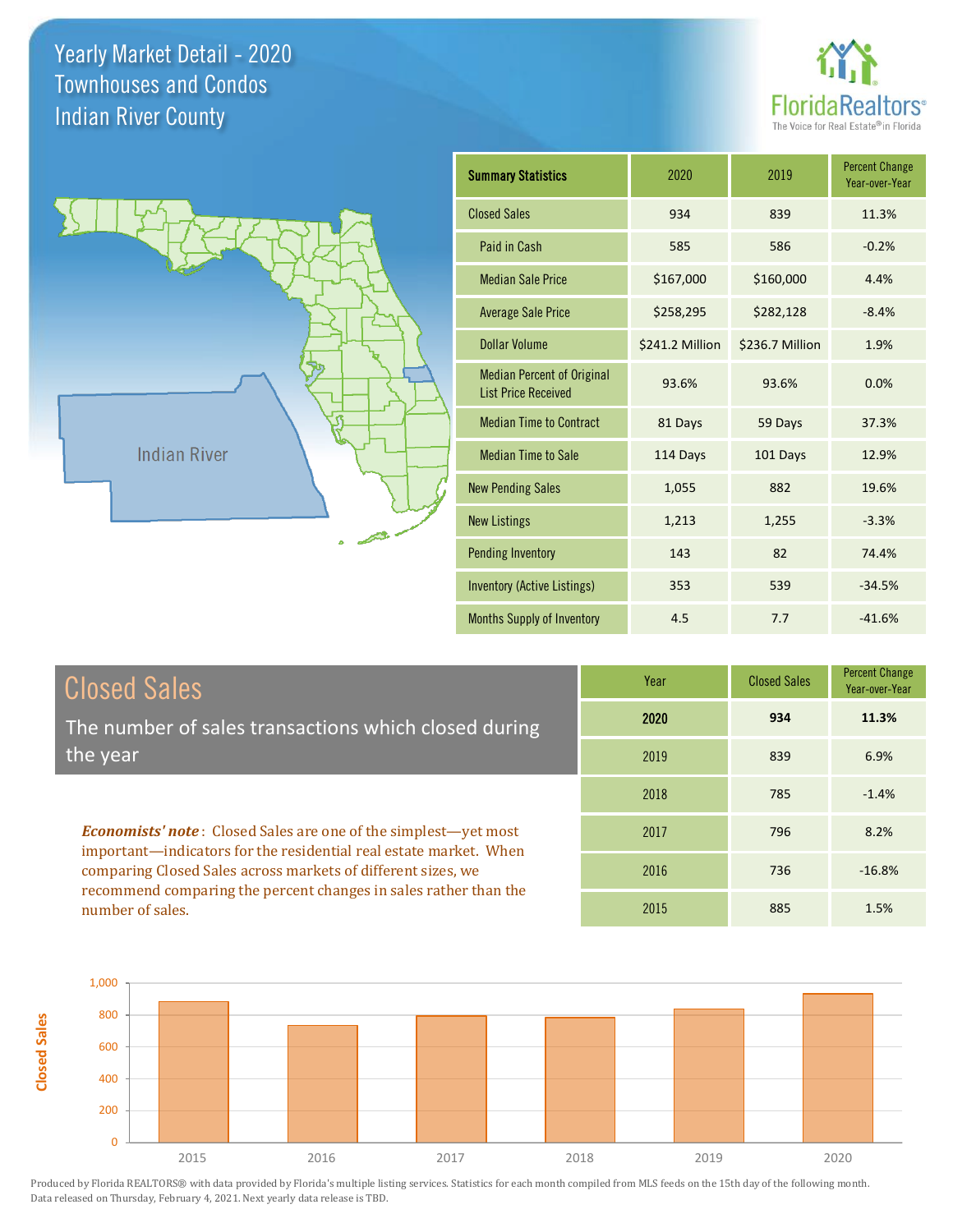

-5.3%

Percent Change Year-over-Year

## Cash Sales

The number of Closed Sales during the year in which buyers exclusively paid in cash

*Economists' note* : Cash Sales can be a useful indicator of the extent to which investors are participating in the market. Why? Investors are far more likely to have the funds to purchase a home available up front, whereas the typical homebuyer requires a mortgage or some other form of financing. There are, of course, many possible exceptions, so this statistic should be interpreted with care.

| Year | <b>Cash Sales</b> | <b>Percent Change</b><br>Year-over-Year |
|------|-------------------|-----------------------------------------|
| 2020 | 585               | $-0.2%$                                 |
| 2019 | 586               | 7.1%                                    |
| 2018 | 547               | $-5.7%$                                 |
| 2017 | 580               | 5.6%                                    |
| 2016 | 549               | $-21.2%$                                |
| 2015 | 697               | 1.5%                                    |

Percent of Closed Sales Paid in Cash

74.6%

69.8% 0.1%

69.7% -4.4%

72.9% -2.3%

2020 **62.6% -10.3%**

Year

2018

2019

2017

2016



## Cash Sales as a Percentage of Closed Sales The percentage of Closed Sales during the year which

were Cash Sales

*Economists' note* : This statistic is simply another way of viewing Cash Sales. The remaining percentages of Closed Sales (i.e. those not paid fully in cash) each year involved some sort of financing, such as mortgages, owner/seller financing, assumed loans, etc.

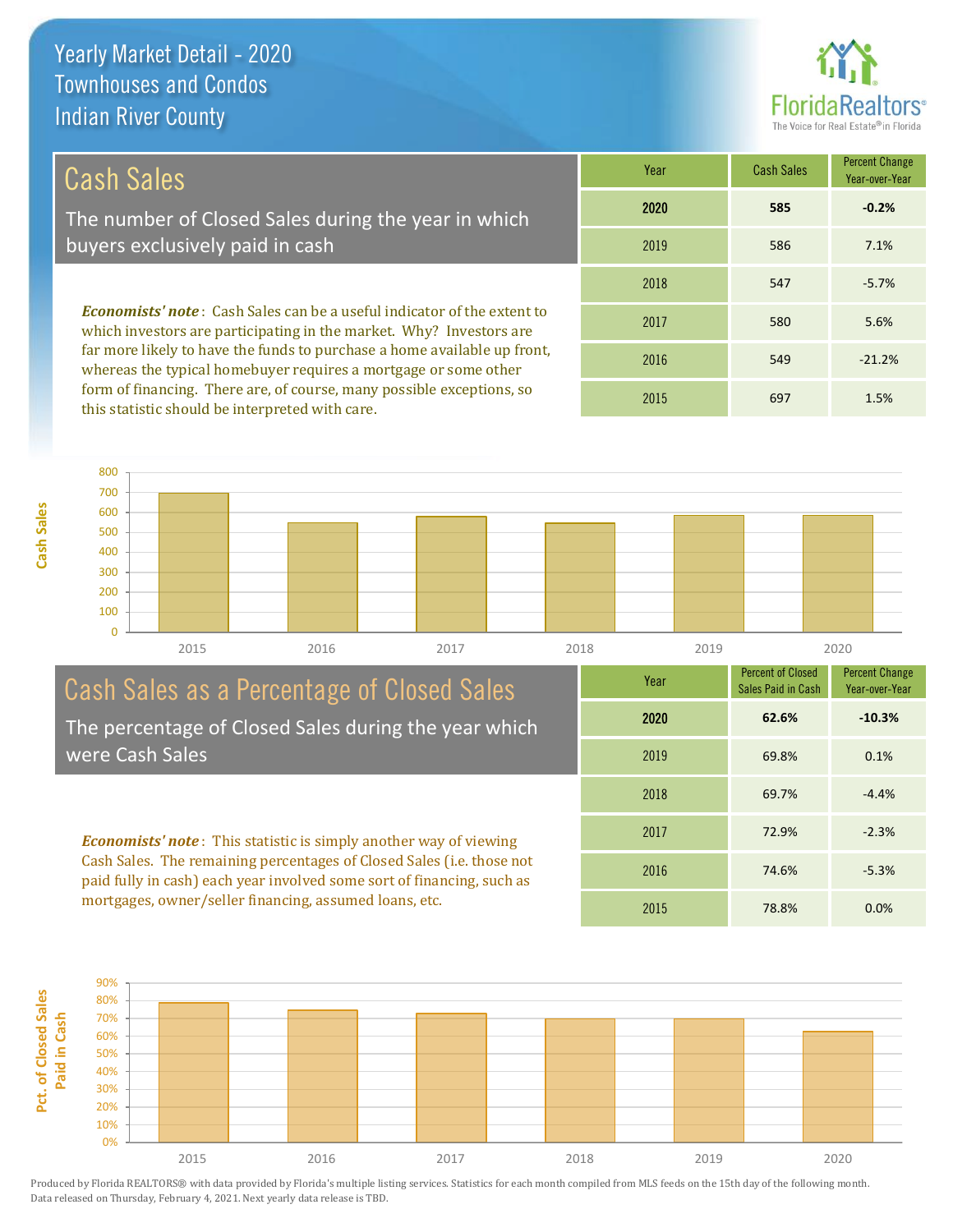

## Median Sale Price

The median sale price reported for the year (i.e. 50% of sales were above and 50% of sales were below)

*Economists' note* : Median Sale Price is our preferred summary statistic for price activity because, unlike Average Sale Price, Median Sale Price is not sensitive to high sale prices for small numbers of homes that may not be characteristic of the market area. Keep in mind that median price trends over time are not always solely caused by changes in the general value of local real estate. Median sale price only reflects the values of the homes that *sold* each year, and the mix of the types of homes that sell can change over time.

| Year | <b>Median Sale Price</b> | <b>Percent Change</b><br>Year-over-Year |
|------|--------------------------|-----------------------------------------|
| 2020 | \$167,000                | 4.4%                                    |
| 2019 | \$160,000                | 8.8%                                    |
| 2018 | \$147,000                | 8.1%                                    |
| 2017 | \$136,000                | 6.7%                                    |
| 2016 | \$127,500                | 8.1%                                    |
| 2015 | \$118,000                | 7.5%                                    |



## Average Sale Price

The average sale price reported for the year (i.e. total sales in dollars divided by the number of sales)

*Economists' note* : Usually, we prefer Median Sale Price over Average Sale Price as a summary statistic for home prices. However, Average Sale Price does have its uses—particularly when it is analyzed alongside the Median Sale Price. For one, the relative difference between the two statistics can provide some insight into the market for higher-end homes in an area.

| Year | <b>Average Sale Price</b> | <b>Percent Change</b><br>Year-over-Year |
|------|---------------------------|-----------------------------------------|
| 2020 | \$258,295                 | $-8.4%$                                 |
| 2019 | \$282,128                 | 10.0%                                   |
| 2018 | \$256,578                 | 5.3%                                    |
| 2017 | \$243,564                 | 11.8%                                   |
| 2016 | \$217,911                 | 3.7%                                    |
| 2015 | \$210,220                 | 4.8%                                    |

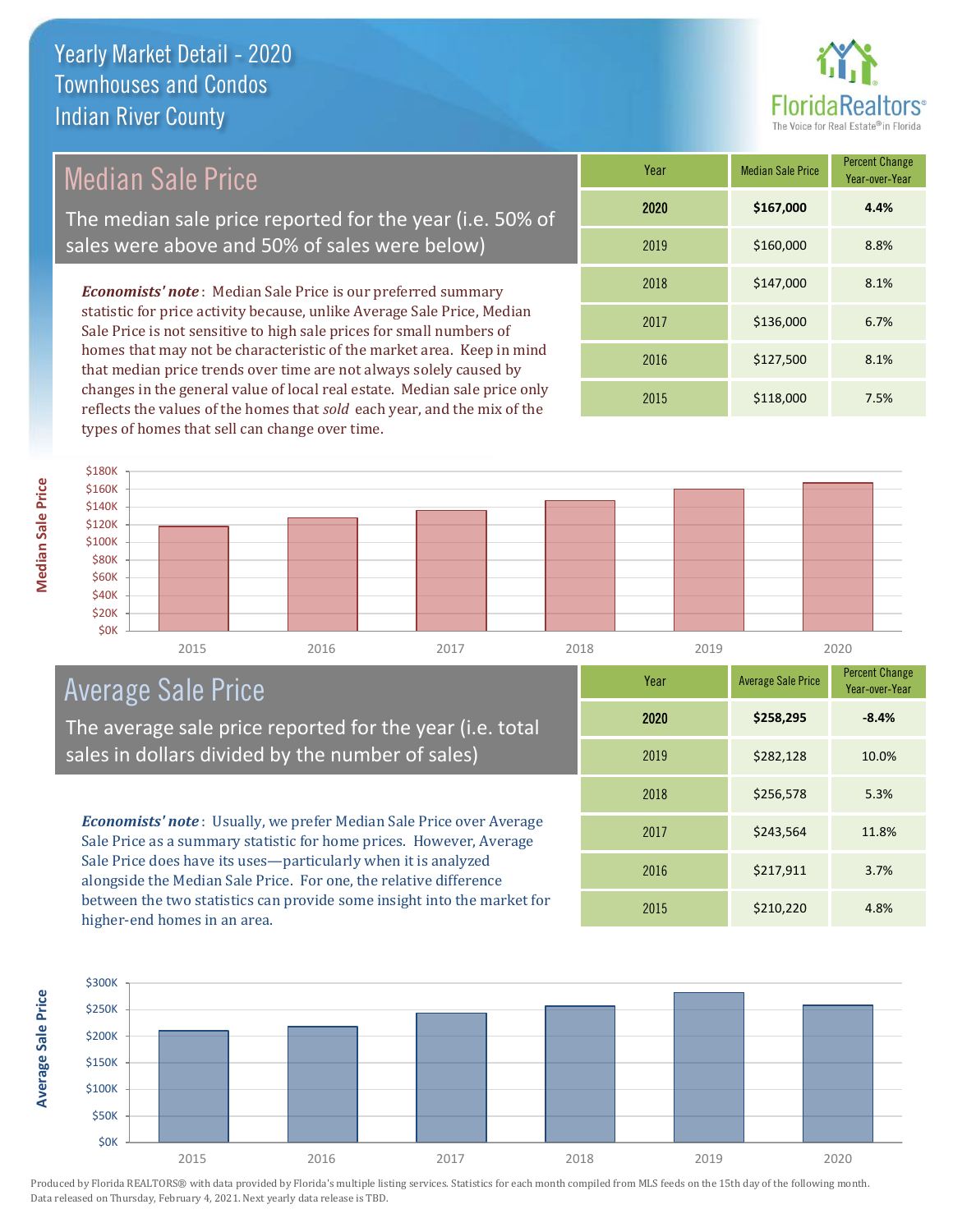#### Dollar Volume

The sum of the sale prices for all sales which closed during the year

*Economists' note* : Dollar Volume is simply the sum of all sale prices in a given time period, and can quickly be calculated by multiplying Closed Sales by Average Sale Price. It is a strong indicator of the health of the real estate industry in a market, and is of particular interest to real estate professionals, investors, analysts, and government agencies. Potential home sellers and home buyers, on the other hand, will likely be better served by paying attention to trends in the two components of Dollar Volume (i.e. sales and prices) individually.

| Year | <b>Dollar Volume</b> | <b>Percent Change</b><br>Year-over-Year |
|------|----------------------|-----------------------------------------|
| 2020 | \$241.2 Million      | 1.9%                                    |
| 2019 | \$236.7 Million      | 17.5%                                   |
| 2018 | \$201.4 Million      | 3.9%                                    |
| 2017 | \$193.9 Million      | 20.9%                                   |
| 2016 | \$160.4 Million      | $-13.8%$                                |
| 2015 | \$186.0 Million      | 6.4%                                    |



## Median Percent of Original List Price Received

The median of the sale price (as a percentage of the original list price) across all properties selling during the year

*Economists' note* : The Median Percent of Original List Price Received is useful as an indicator of market recovery, since it typically rises as buyers realize that the market may be moving away from them and they need to match the selling price (or better it) in order to get a contract on the house. This is usually the last measure to indicate a market has shifted from down to up, so it is what we would call a *lagging* indicator.

| Year | Med. Pct. of Orig. List<br><b>Price Received</b> | <b>Percent Change</b><br>Year-over-Year |
|------|--------------------------------------------------|-----------------------------------------|
| 2020 | 93.6%                                            | 0.0%                                    |
| 2019 | 93.6%                                            | $-0.8%$                                 |
| 2018 | 94.4%                                            | 0.2%                                    |
| 2017 | 94.2%                                            | 0.6%                                    |
| 2016 | 93.6%                                            | 0.1%                                    |
| 2015 | 93.5%                                            | 1.6%                                    |

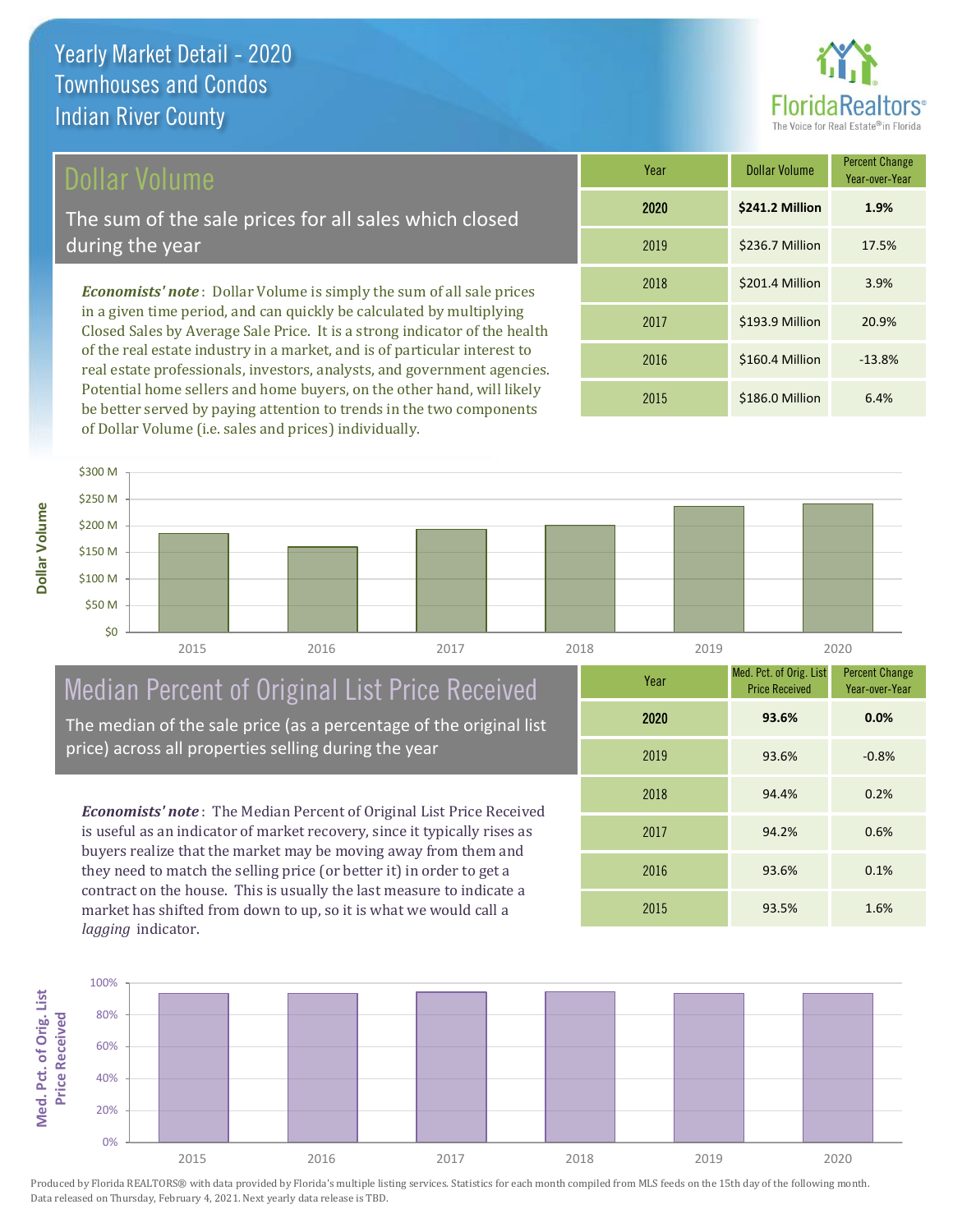

## Median Time to Contract

The median number of days between the listing date and contract date for all Closed Sales during the year

*Economists' note* : Like Time to Sale, Time to Contract is a measure of the length of the home selling process calculated for sales which closed during the year. The difference is that Time to Contract measures the number of days between the initial listing of a property and the signing of the contract which eventually led to the closing of the sale. When the gap between Median Time to Contract and Median Time to Sale grows, it is usually a sign of longer closing times and/or declining numbers of cash sales.

| Year | Median Time to<br>Contract | <b>Percent Change</b><br>Year-over-Year |
|------|----------------------------|-----------------------------------------|
| 2020 | 81 Days                    | 37.3%                                   |
| 2019 | 59 Days                    | 20.4%                                   |
| 2018 | 49 Days                    | $-9.3%$                                 |
| 2017 | 54 Days                    | $-10.0%$                                |
| 2016 | 60 Days                    | $-10.4%$                                |
| 2015 | 67 Days                    | $-45.1%$                                |



### Median Time to Sale

**Median Time to Sale**

**Median Time to Sale** 

The median number of days between the listing date and closing date for all Closed Sales during the year

*Economists' note* : Time to Sale is a measure of the length of the home selling process, calculated as the number of days between the initial listing of a property and the closing of the sale. *Median* Time to Sale is the amount of time the "middle" property selling this month was on the market. That is, 50% of homes selling this month took *less* time to sell, and 50% of homes took *more* time to sell. Median Time to Sale gives a more accurate picture than Average Time to Sale, which can be skewed upward by small numbers of properties taking an abnormally long time to sell.

| Year | <b>Median Time to Sale</b> | <b>Percent Change</b><br>Year-over-Year |
|------|----------------------------|-----------------------------------------|
| 2020 | 114 Days                   | 12.9%                                   |
| 2019 | 101 Days                   | 7.4%                                    |
| 2018 | 94 Days                    | $-5.1%$                                 |
| 2017 | 99 Days                    | $-5.7%$                                 |
| 2016 | 105 Days                   | $-1.9%$                                 |
| 2015 | 107 Days                   | $-18.3%$                                |

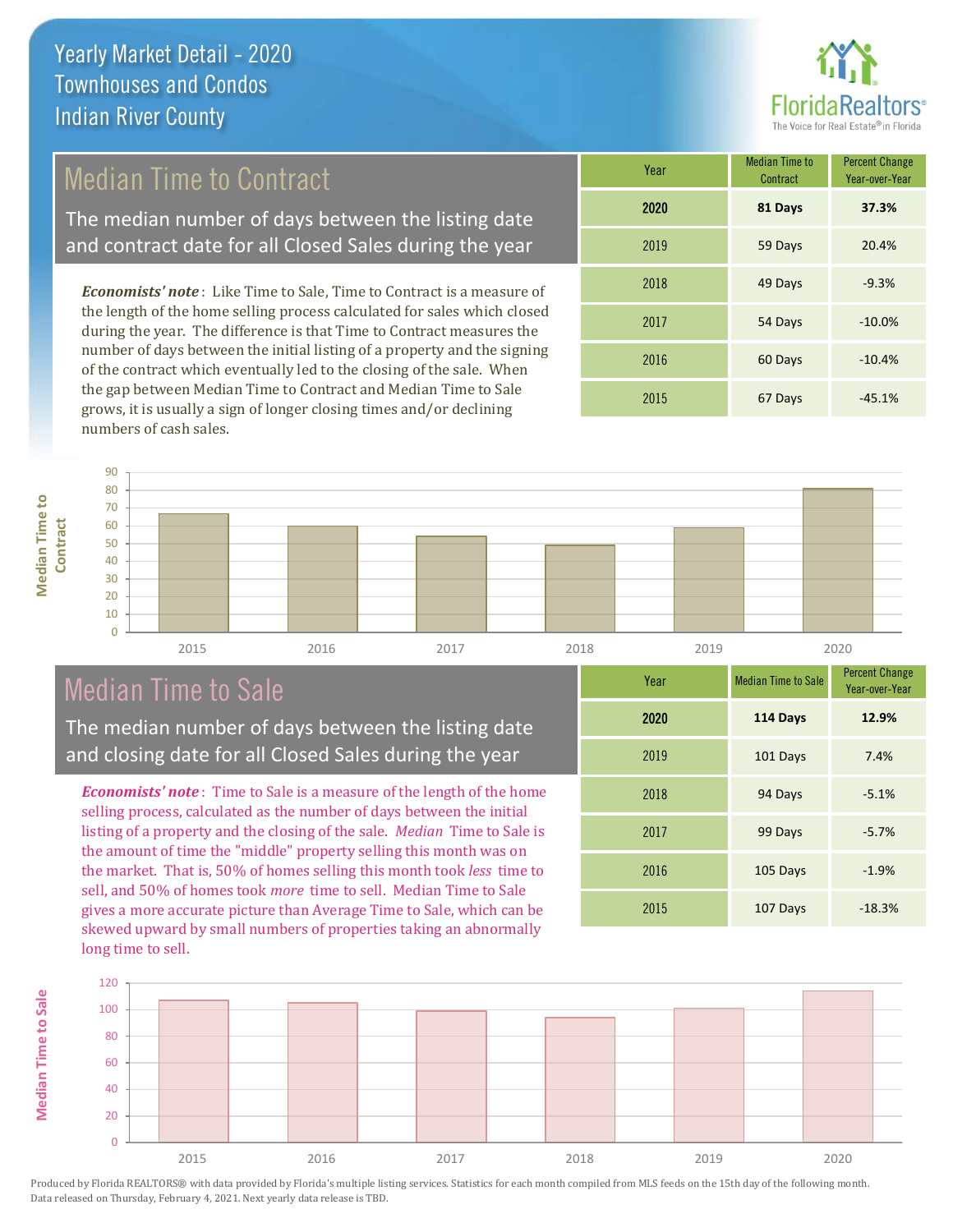

1,000 7.8%

2015 990 1.6%

2016 928 -6.3%

2018 1,186 18.6%

2019 1,255 5.8%

Year-over-Year

**-3.3%**

## New Pending Sales

The number of listed properties that went under contract during the year

*Economists' note* : Because of the typical length of time it takes for a sale to close, economists consider Pending Sales to be a decent indicator of potential future Closed Sales. It is important to bear in mind, however, that not all Pending Sales will be closed successfully. So, the effectiveness of Pending Sales as a future indicator of Closed Sales is susceptible to changes in market conditions such as the availability of financing for homebuyers and the inventory of distressed properties for sale.

| Year | <b>New Pending Sales</b> | <b>Percent Change</b><br>Year-over-Year |
|------|--------------------------|-----------------------------------------|
| 2020 | 1,055                    | 19.6%                                   |
| 2019 | 882                      | 3.4%                                    |
| 2018 | 853                      | 3.8%                                    |
| 2017 | 822                      | 4.6%                                    |
| 2016 | 786                      | $-29.9%$                                |
| 2015 | 1,122                    | $-16.4%$                                |

2020 **1,213**

2017



## New Listings

**New Listings**

**Pending Sales**

Pending Sales

The number of properties put onto the market during the year

*Economists' note* : New Listings tend to rise in delayed response to increasing prices, so they are often seen as a lagging indicator of market health. As prices rise, potential sellers raise their estimations of value—and in the most recent cycle, rising prices have freed up many potential sellers who were previously underwater on their mortgages. Note that in our calculations, we take care to not include properties that were recently taken off the market and quickly relisted, since these are not really *new* listings.

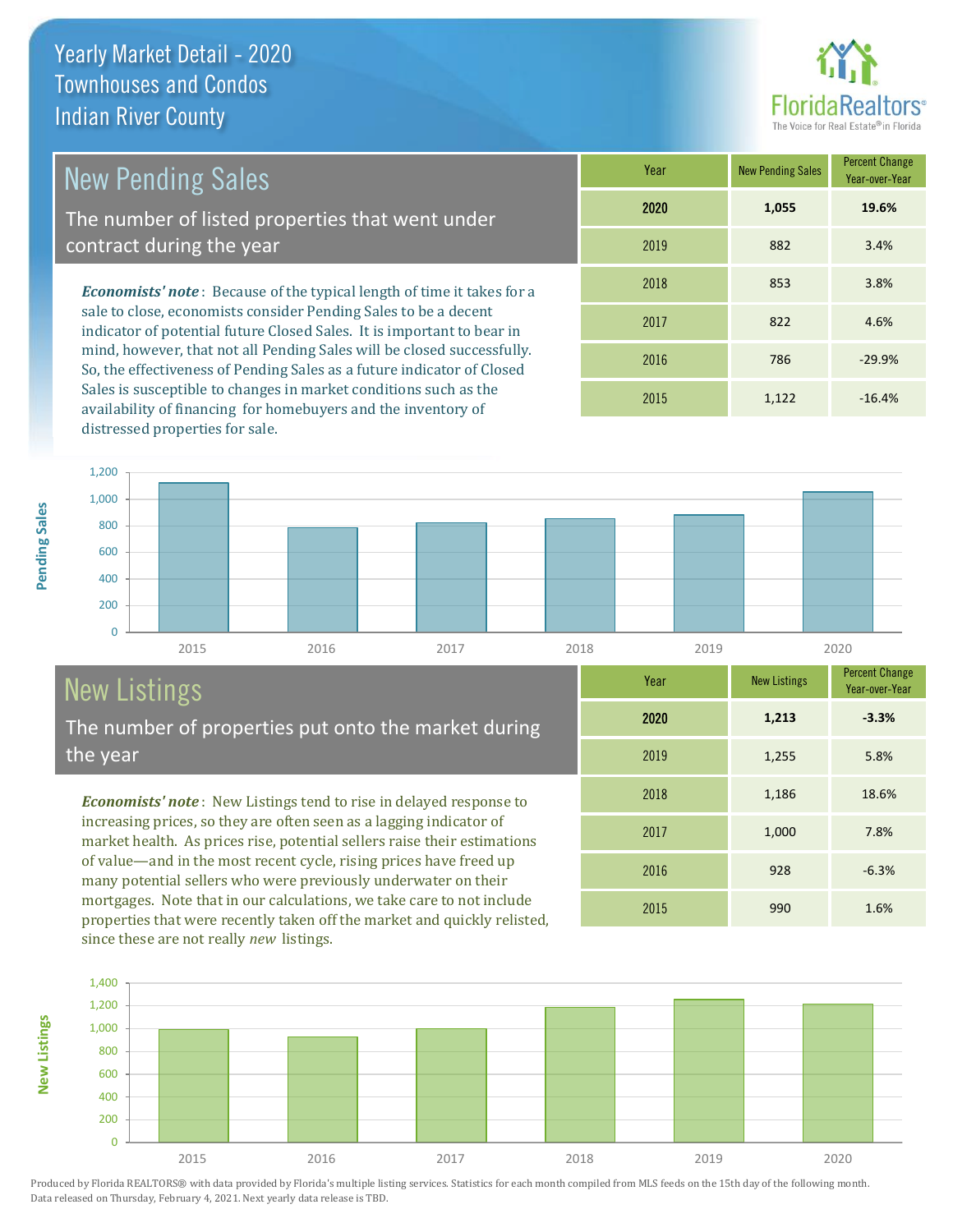

Inventory (Active Listings)

The number of property listings active at the end of the year

*Economists' note* : There are a number of ways to define and calculate Inventory. Our method is to simply count the number of active listings on the last day of the year, since it is the most current. Inventory rises when New Listings are outpacing the number of listings that go offmarket (regardless of whether they actually sell). Likewise, it falls when New Listings aren't keeping up with the rate at which homes are going off-market.

| Year | Inventory | <b>Percent Change</b><br>Year-over-Year |
|------|-----------|-----------------------------------------|
| 2020 | 353       | $-34.5%$                                |
| 2019 | 539       | 21.7%                                   |
| 2018 | 443       | 35.9%                                   |
| 2017 | 326       | $-0.9%$                                 |
| 2016 | 329       | $-1.8%$                                 |
| 2015 | 335       | $-16.7%$                                |



#### Months Supply of Inventory (Year-End) An estimate of the number of months it will take to deplete the current Inventory given recent sales rates

*Economists' note* : MSI is a useful indicator of market conditions. The benchmark for a balanced market (favoring neither buyer nor seller) is 5.5 months of inventory. Anything higher is traditionally a buyers' market, and anything lower is a sellers' market. There is no single accepted way of calculating MSI. A common method is to divide current Inventory by the most recent month's Closed Sales count, but this count is a usually poor predictor of future Closed Sales due to seasonal cycles. To eliminate seasonal effects, we use the 12-month average of monthly Closed Sales instead.

| Year | <b>Months Supply</b> | <b>Percent Change</b><br>Year-over-Year |
|------|----------------------|-----------------------------------------|
| 2020 | 4.5                  | $-41.6%$                                |
| 2019 | 7.7                  | 13.2%                                   |
| 2018 | 6.8                  | 38.8%                                   |
| 2017 | 4.9                  | $-9.3%$                                 |
| 2016 | 5.4                  | 20.0%                                   |
| 2015 | 4.5                  | $-18.2%$                                |

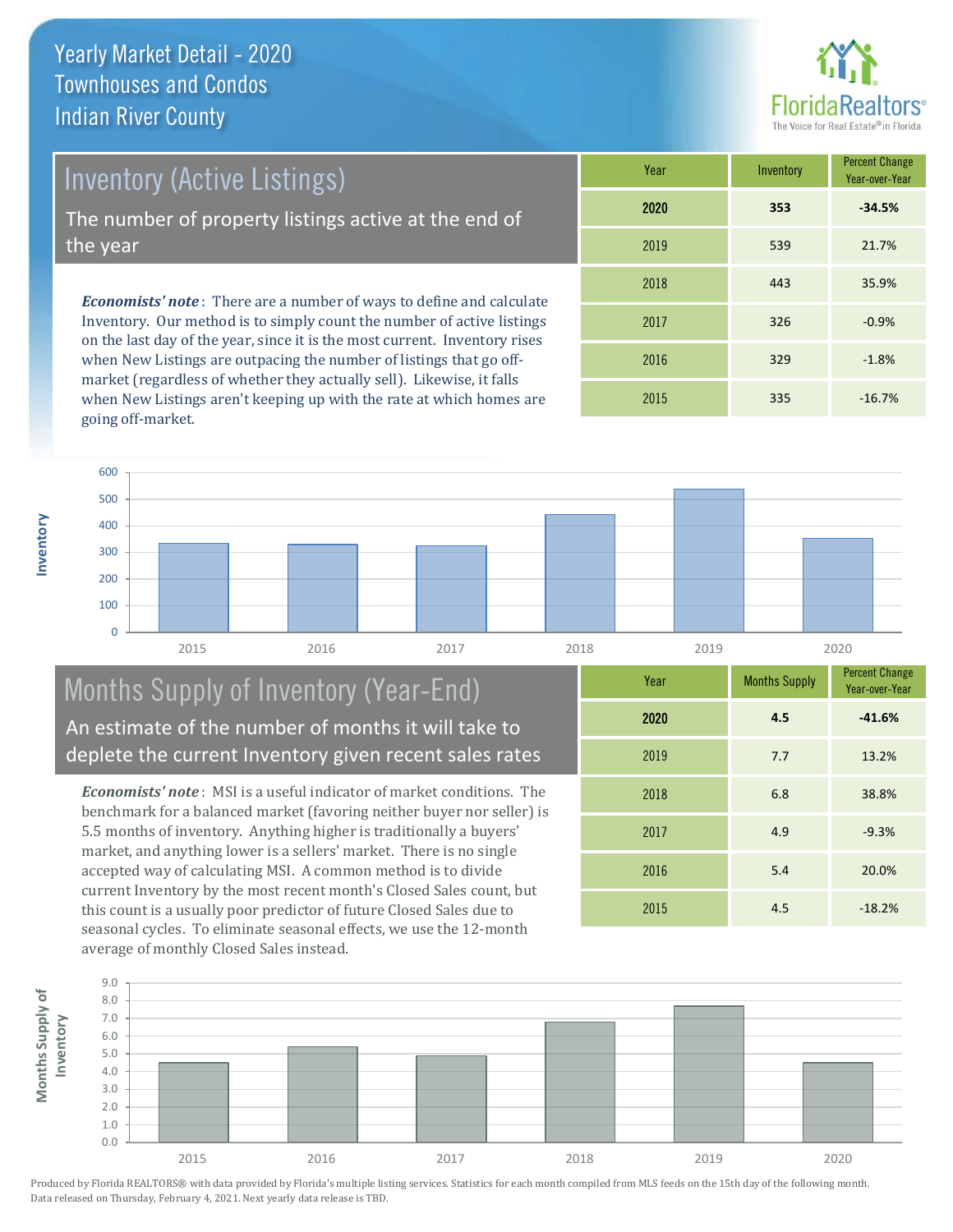

# Closed Sales by Sale Price The number of sales transactions which closed during the year

*Economists' note* : Closed Sales are one of the simplest—yet most important—indicators for the residential real estate market. When comparing Closed Sales across markets of different sizes, we recommend comparing the percent changes in sales rather than the number of sales.

| <b>Sale Price</b>     | <b>Closed Sales</b> | <b>Percent Change</b><br>Year-over-Year |
|-----------------------|---------------------|-----------------------------------------|
| Less than \$50,000    | 3                   | 50.0%                                   |
| $$50,000 - $99,999$   | 151                 | $-3.8%$                                 |
| $$100,000 - $149,999$ | 242                 | 3.4%                                    |
| $$150,000 - $199,999$ | 143                 | 33.6%                                   |
| \$200,000 - \$249,999 | 88                  | 49.2%                                   |
| \$250,000 - \$299,999 | 69                  | 27.8%                                   |
| \$300,000 - \$399,999 | 80                  | 50.9%                                   |
| \$400,000 - \$599,999 | 83                  | 2.5%                                    |
| \$600,000 - \$999,999 | 58                  | $-6.5%$                                 |
| \$1,000,000 or more   | 17                  | $-43.3%$                                |



#### Median Time to Contract by Sale Price The median number of days between the listing date and contract date for all Closed Sales during the year

*Economists' note* : Like Time to Sale, Time to Contract is a measure of the length of the home selling process calculated for sales which closed during the year. The difference is that Time to Contract measures the number of days between the initial listing of a property and the signing of the contract which eventually led to the closing of the sale. When the gap between Median Time to Contract and Median Time to Sale grows, it is usually a sign of longer closing times and/or declining numbers of cash sales.

**Median Time to Contract**

**Median Time to Contract** 

**Closed Sales**

| <b>Sale Price</b>     | Median Time to<br>Contract | <b>Percent Change</b><br>Year-over-Year |
|-----------------------|----------------------------|-----------------------------------------|
| Less than \$50,000    | 12 Days                    | $-83.3%$                                |
| $$50,000 - $99,999$   | 80 Days                    | 77.8%                                   |
| $$100,000 - $149,999$ | 67 Days                    | 59.5%                                   |
| $$150,000 - $199,999$ | 50 Days                    | 4.2%                                    |
| \$200,000 - \$249,999 | 62 Days                    | $-53.0%$                                |
| \$250,000 - \$299,999 | 91 Days                    | $-15.7%$                                |
| \$300,000 - \$399,999 | 132 Days                   | 36.1%                                   |
| $$400,000 - $599,999$ | 134 Days                   | 35.4%                                   |
| \$600,000 - \$999,999 | 133 Days                   | 41.5%                                   |
| \$1,000,000 or more   | 302 Days                   | 292.2%                                  |

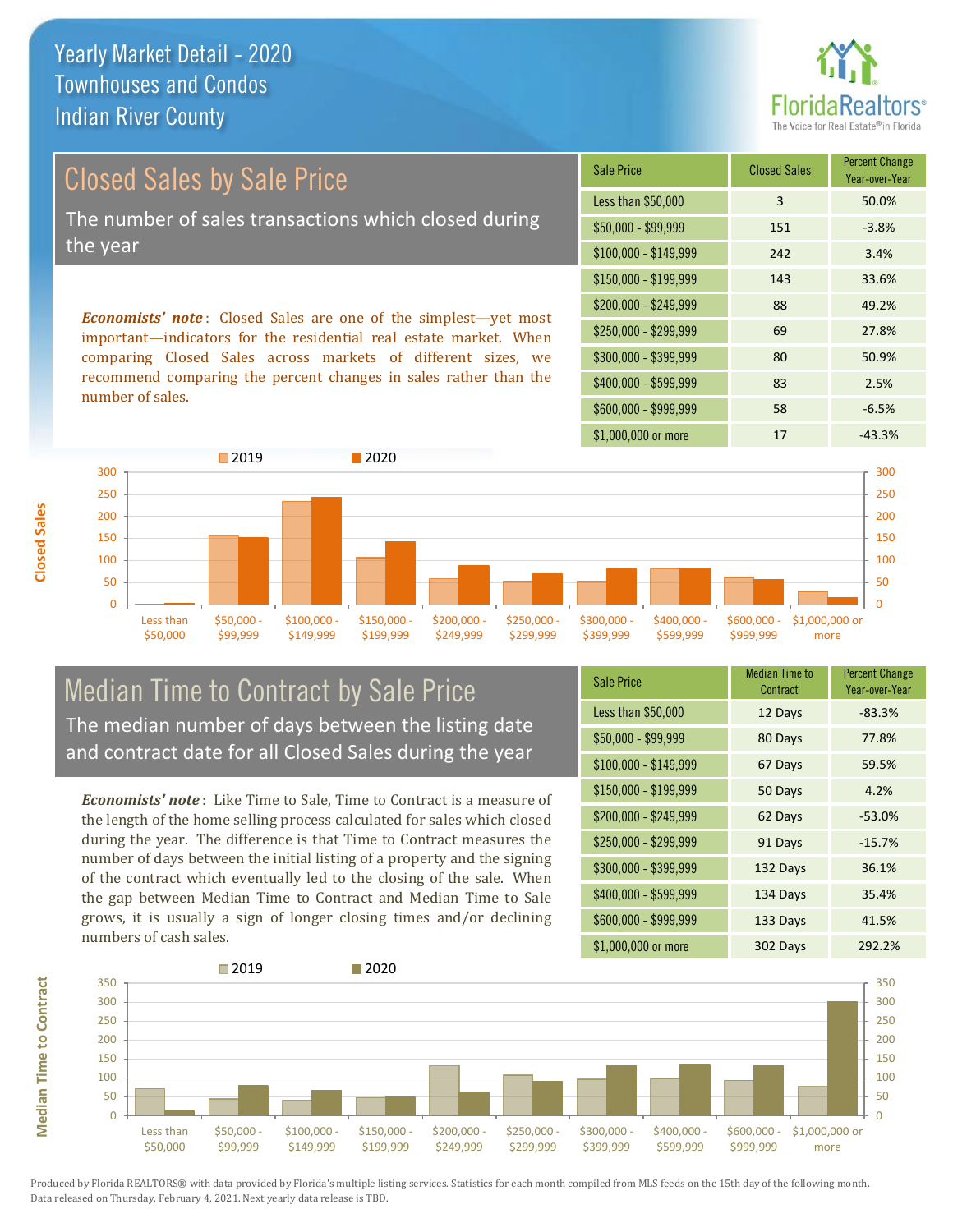

## New Listings by Initial Listing Price

The number of properties put onto the market during the year

*Economists' note:* New Listings tend to rise in delayed response to increasing prices, so they are often seen as a lagging indicator of market health. As prices rise, potential sellers raise their estimations of value—and in the most recent cycle, rising prices have freed up many potential sellers who were previously underwater on their mortgages. Note that in our calculations, we take care to not include properties that were recently taken off the market and quickly relisted, since these are not really *new* listings.

| <b>Initial Listing Price</b> | <b>New Listings</b> | <b>Percent Change</b><br>Year-over-Year |
|------------------------------|---------------------|-----------------------------------------|
| Less than \$50,000           | $\mathbf{1}$        | $-50.0%$                                |
| $$50,000 - $99,999$          | 174                 | $-15.9%$                                |
| $$100,000 - $149,999$        | 318                 | 5.6%                                    |
| $$150,000 - $199,999$        | 175                 | $-2.2%$                                 |
| \$200,000 - \$249,999        | 89                  | 27.1%                                   |
| \$250,000 - \$299,999        | 101                 | 12.2%                                   |
| \$300,000 - \$399,999        | 97                  | $-27.1%$                                |
| \$400,000 - \$599,999        | 99                  | $-8.3%$                                 |
| \$600,000 - \$999,999        | 86                  | $-12.2%$                                |
| \$1,000,000 or more          | 73                  | 9.0%                                    |



#### Inventory by Current Listing Price The number of property listings active at the end of the year

*Economists' note* : There are a number of ways to define and calculate Inventory. Our method is to simply count the number of active listings on the last day of the year, since it is the most current. Inventory rises when New Listings are outpacing the number of listings that go offmarket (regardless of whether they actually sell). Likewise, it falls when New Listings aren't keeping up with the rate at which homes are going off-market.

| <b>Current Listing Price</b> | Inventory | Percent Change<br>Year-over-Year |
|------------------------------|-----------|----------------------------------|
| Less than \$50,000           | 0         | $-100.0%$                        |
| $$50,000 - $99,999$          | 51        | $-27.1%$                         |
| $$100,000 - $149,999$        | 59        | $-33.7%$                         |
| $$150,000 - $199,999$        | 34        | $-29.2%$                         |
| \$200,000 - \$249,999        | 21        | $-41.7%$                         |
| \$250,000 - \$299,999        | 42        | $-6.7%$                          |
| \$300,000 - \$399,999        | 36        | $-59.1%$                         |
| \$400,000 - \$599,999        | 34        | $-46.9%$                         |
| \$600,000 - \$999,999        | 35        | $-41.7%$                         |
| \$1,000,000 or more          | 41        | 7.9%                             |



**Inventory**